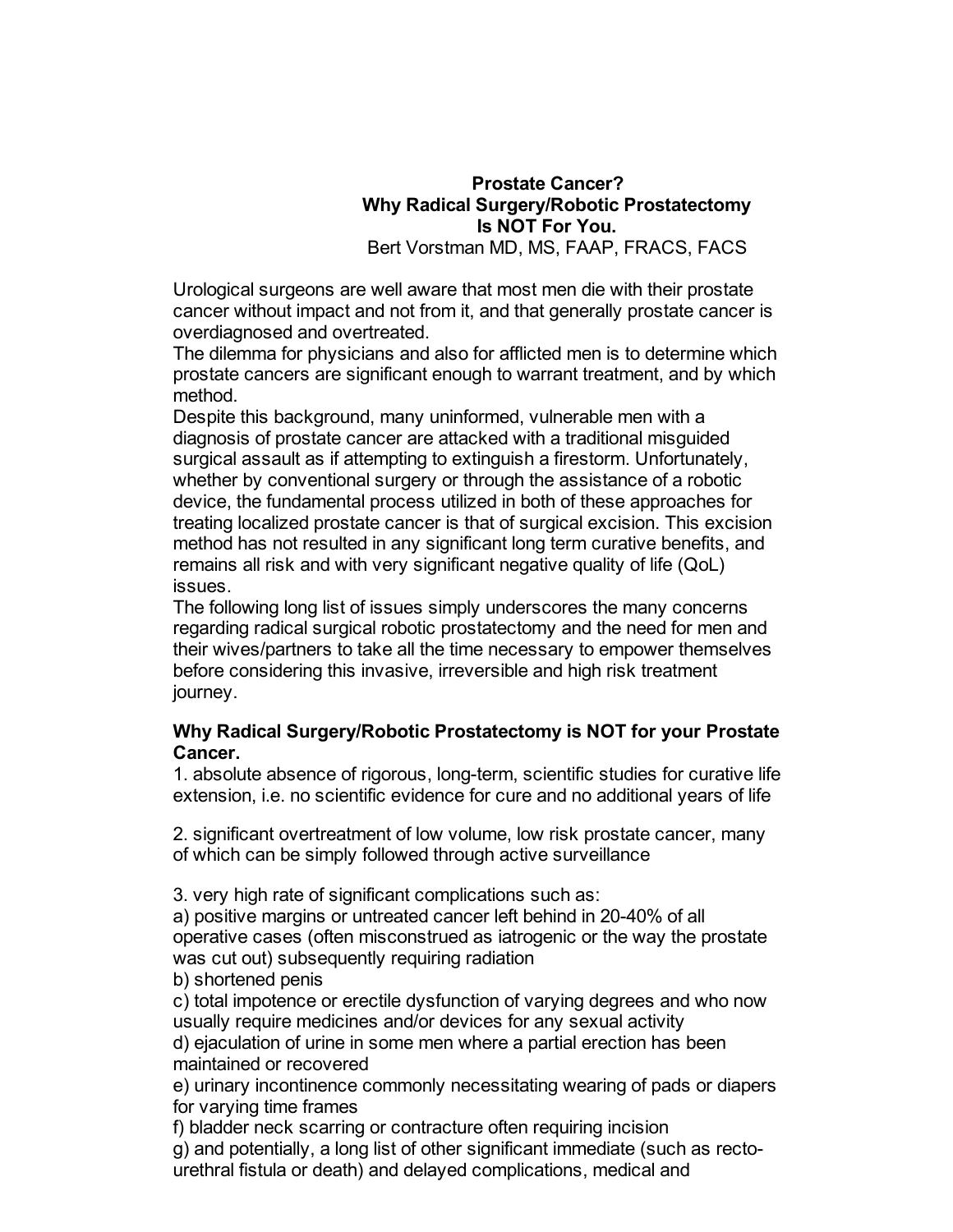#### psychological

4. highest rate of secondary surgeries to correct complications of incontinence, bladder neck contracture and impotence compared to other treatment options for prostate cancer

5. significant negative quality of life (QoL) issues not only with patient but also with spouse/partner

6. total absence of any significant long-term scientific randomized clinical trial (RCT) data and evidence-based medicine (EBM) support

7. deceitful practice of claiming Food and Drug Administration (FDA) approval, when in reality, the approval for radical surgery/robotics was simply rubber-stamped by FDA with a "pass" and never scientifically evaluated for long term risk or reward

8. pervasive but misleading use of self-serving "clinical study" information intentionally misconstrued as Scientific Data

9. intentionally misleading talk of zero PSA progression and survivorship at 510 years, whereas it is well known that generally the prostate cancer cell grows slowly with a doubling time of 12 years; consequently, zero PSA progression rates and survivorship talk are meaningless for 510 year time frames and meaningful only when men are followed 20-30 years after treatment

10. liberal use of the intentionally misleading self anointed but meritless "gold standard" as well as "standard practice" labels

11. pervasive use of pathological and imaging studies severely tainted by subjectivity issues which therefore impact accuracy of prostate cancer diagnosis and evaluation

12. misleading marketing of "nerve sparing" or "potency sparing" surgery by implying that these important nerves can be identified and spared routinely to preserve the neurovascular bundle and therefore sexual function. In reality, at best, the important nerves for sexual function may only follow the course of the blood vessels in about 50% of cases, making the term "neurovascular bundle" misleading and the term "nerve sparing" or "potency sparing" equally misleading. Similarly, the erudite anatomical descriptions regarding the fascial layers involving the prostate for these "nerve sparing" approaches by these self absorbed surgeons may be more fanciful than real as the anatomy of these fascial layers is highly controversial

13. pervasive use of misleading, non-standard, self-serving definitions in clinical reports of what constitutes treatment success or a surgical treatment complication

14. rampant conflicts of interest in the evaluation of surgical/robotic treatment results in these clinical reports

15. perpetuating the myths regarding alleged value of surgical/robotic treatment for prostate cancer in men who are relatively young or in those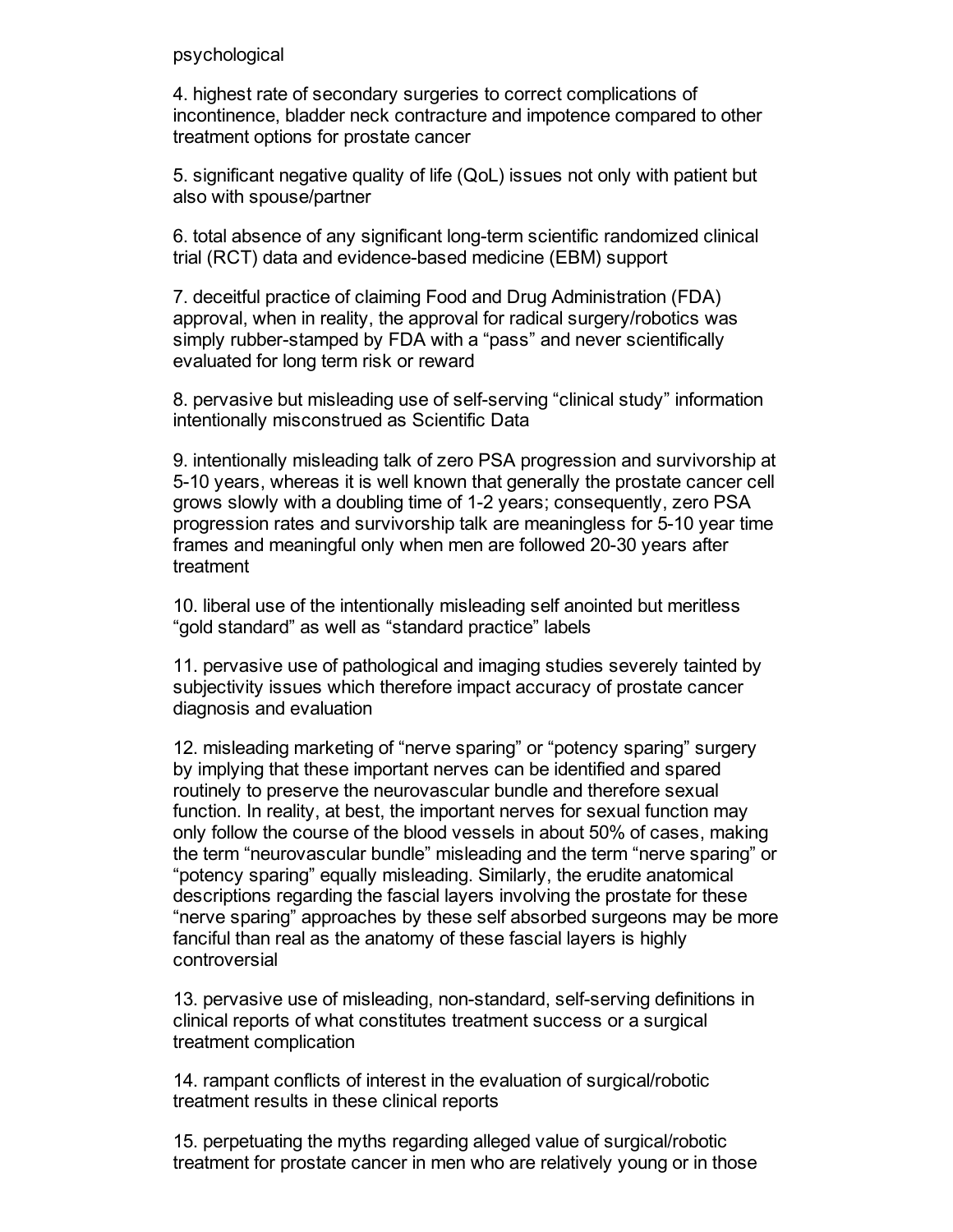where the tumor is aggressive or high risk

16. perpetuating the myths regarding alleged benefits of surgical local cancer control and debulking of prostate cancer

17. intentionally advancing the misleading impression that "one size fits all" and that the surgery/robotic approach is suitable for most prostate cancers

18. misleading talk of importance of surgical staging for patients' welfare

19. deceitful practice of using hopeful sounding but scientifically unproven "high-tech" and "robotics" talk as a potentially curative treatment for prostate cancer when this robotic surgery simply engenders false hope

20. false characterization of "superior outcomes"

# **Discussion**

Currently, men concerned about possible prostate cancer will enter the unbelievable circus of prostate cancer evaluation and treatment where inaccuracies, subjectivity issues, misuse of investigational aids, shameful use of non-standard and self-serving definitions of success and complications in self-serving clinical studies as well as blatant conflicts of interest and financial incentives are pervasive. In addition, there is a common ploy by physicians for intentionally implying a sense of urgency and coercing an impulsive, uninformed, gullible and unsuspecting patient's decision for robotic surgery. This despicable process is coupled commonly with the practice of fear mongering and providing misleading information intentionally in order to manipulate a patient psychologically with the word "cancer" towards a high-risk, invasive and irreversible surgical treatment. In most educated circles, this would be called abuse.

Not generally appreciated by patients, let alone the primary care doctors referring patients for evaluation of possible prostate cancer, are the very considerable issues of subjectivity/reliability severely tainting and impacting the accuracy of prostate cancer evaluation and treatment. These issues include:

\* what endpoint to use for the unreliable PSA in prostate cancer screening before considering a prostate biopsy

\* subjectivity issues regarding actual location within the prostate from where these biopsies really came during transrectal sonography

\* the reliability of determining the amount of cancer (the standard office 12 core biopsy has about a 70% reliability, i.e. 30% unreliable)

\* many questions regarding the subjectivity and reliability of the prostate biopsy interpretation by the pathologist

\* many questions regarding subjectivity and reliability issues of the imaging interpretation by the radiologist

Despite years of clinical study, urologists still have no reasoned scientific consensus on when to treat a prostate cancer, how much and what level of cancer is worthy of treatment, what treatment option we should employ or even whether there are locality of disease issues within the prostate that make one type of treatment preferred over another. Are there special criteria for focal rather than whole prostate gland treatment and are there special situations when to use one minimally invasive modality over another? Over the last few years, sophisticated advancements in several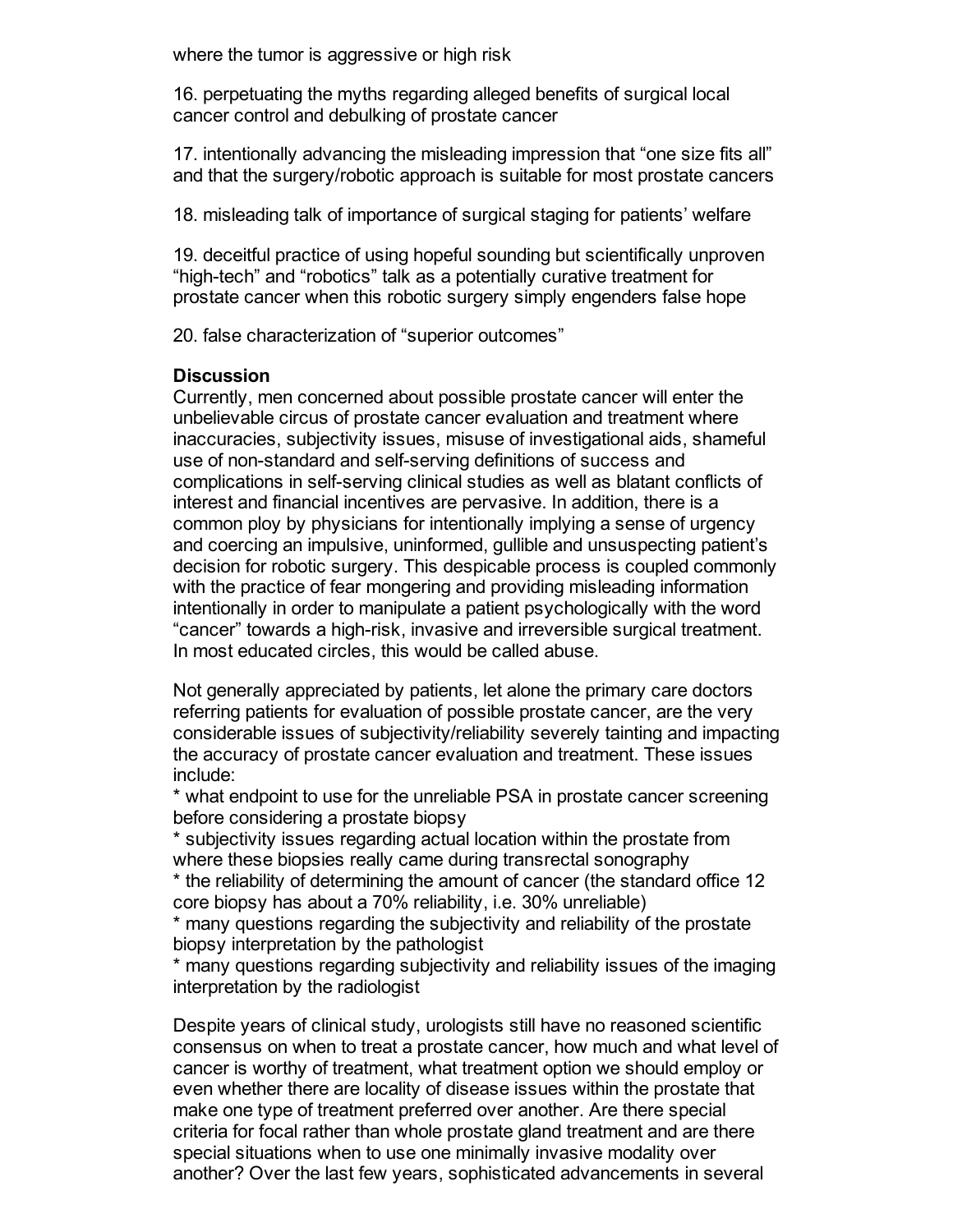minimally invasive technologies such as cryoablation, radiation/proton, hifu and others have seriously questioned once more the very unfounded and controversial place of the heavy-handed, high-risk traditional surgical and robotic excision of prostate cancer. Time has made it quite clear that no amount of technology can circumvent the problems that necessarily result from the cutting out of your prostate.

Prostate cancer information remains very murky and the fact that radical surgery/robotic prostatectomy for the treatment of prostate cancer lacks legitimacy is self evident.

Surgical treatment for prostate cancer is no panacea and the shameless marketing of this surgery by those with unchecked, super-inflated but meritless egos should have embarrassed the medical community and brought about corrective action long ago. In fact, the broadcasting of the thousands of cases operated on by some of these physicians not only questions the very important concern of appropriateness of treatment but should have invited a surgical audit. Physician intellectual dishonesty when fortified with financial rewards in an endless consumption driven healthcare business have patients at their mercy for all the wrong reasons.

Instead of the ignorant and arrogant academic bullying for deliberate and continued promotion of radical prostate surgery/robotics as the "preferred" treatment, as well as the accepted use of inadequate and incomplete clinical information used to counsel and treat a patient with prostate cancer today, there is an urgent need to approach this disease with a fresh, unprejudiced and scientific mind. We can rectify this long list of inaccuracies and subjectivity issues found to be quite acceptable in the prostate cancer arena because of current "treatment philosophies" and generate the appropriate, long-term, randomized clinical trials (RCT)/evidence based medicine (EBM) studies to determine scientifically, objectively and reliably the critical information needed. With real scientific data we can truly inform men on when and how to treat localized prostate cancer and with the appropriate technique. All the lame excuses about how the RCT/EBM studies are difficult to undertake and time consuming are spurious and irrelevant compared to the current urological culture of accepting bogus study information and surgical treatment complications. The current so-called "gold" standard approach for radical prostate surgery/robotic treatment in men who present without symptoms and who then become lifelong prostate cancer sufferers as a result of their misguided surgery with after effects and symptoms now worse than the prostate cancer disease they started off with represents simply, callous indifference and not patient advocacy.This refusal of surgeons to acknowledge the need to examine critically a traditional operative procedure where the fundamental goal of cure may never have been realized and where significant lifelong complications are indisputable questions character and requires very urgent redress. Only after these long-term scientific RCT/EBM studies have been undertaken and completed will physicians have the pivotal information to make men truly informed and stop this ongoing human experimentation with robotic prostate cancer treatment.

Finally, urologists can be held hostage no longer to the culture of consensus medicine where collegiate cronyism, intimidation and allergy to challenge has clouded common sense and the ability to discern what is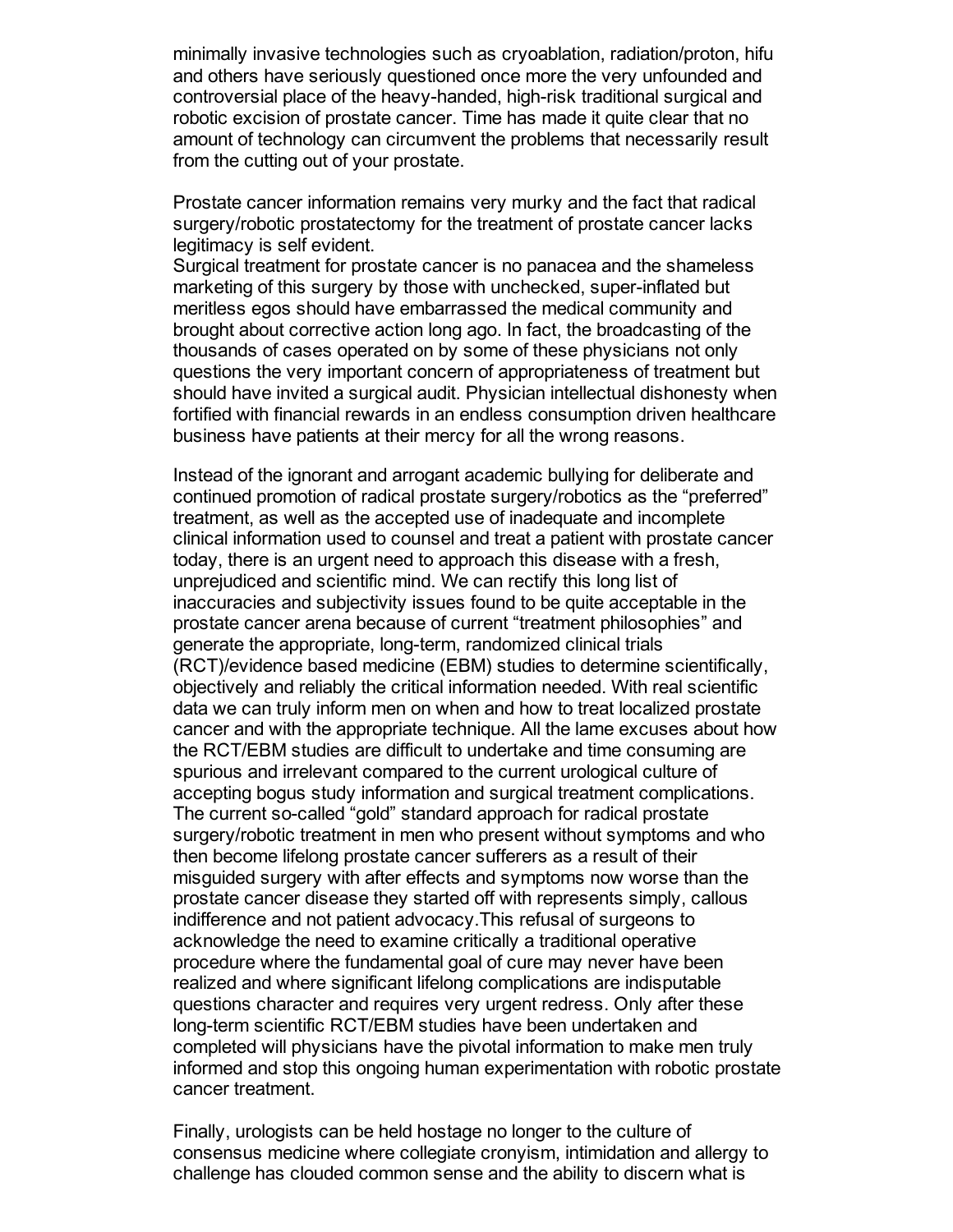right. The continued pretense for caring as well as the financial and industry-driven promotion of the radical surgical/robotic approach for prostate cancer treatment worldwide has been an incredible disservice to man and this procedure belongs in the same Hall of Shame to where the terribly misguided radical mastectomy was eventually relegated. History has not been a good teacher even in medicine and we forfeit our values as physicians when necessary introspection is jaundiced by conceit and fails to be undertaken. As a consequence, urological surgeons make a mockery of "conventional wisdom", "patient informed consent" and "best practice guidelines" as well as bring into serious question their sincerity behind the term "standard of care" when applied to prostate cancer surgery/robotics.

### **Bibliography**

1. The Big Scare-the business of prostate cancer, Anthony Horan, MD

- 2. Surviving Prostate Cancer without Surgery, Bradley Hennenfent, MD
- 3. The Male Lumpectomy, Gary Onik, MD
- 4. I Want My Prostate Back, L. Stains. Men's Health, March 2010

5. Life After Prostate Surgery Worse than Expected, Fox News, July 1, 2011

6. Prostate Surgery is Booming, but at What Cost? Sun Sentinel newspaper, September 11, 2011

7. How We Do Harm, Otis Brawley MD

8. Prostate Cancer Surgery? Lies, lies and more damned lies. [www.urologyweb.com](http://www.urologyweb.com/) March, 2012

# **About Bert Vorstman MD, MS, FAAP, FRACS, FACS**

Dr. Vorstman is a Board Certified Urological Surgeon with some 30 years of experience. He is Fellowship trained in Pediatric and Adult Reconstructive Urology at the Eastern Virginia Medical School in Norfolk, Virginia, a former NIH surgeon researcher and a former Urology Faculty member at the University of Miami, Florida. He also earned the honor of a Masters of Surgery Diploma through the Otago University, Dunedin, New Zealand for pioneering research on Urinary Bladder Reinnervation using nerve crossover techniques with the aid of nerve grafts. This technique could have possible application in patients with neurogenic bladders.

Dr. Vorstman is well published and has lectured nationally and internationally. He belongs to a number of organizations including the prestigious Societe Internationale d'Urologie.

Dr. Vorstman's passion and dedication is to help men and their spouses/partners fully understand their particular prostate cancer as well as the minimally invasive treatment options available and the possible complications from treatment. He works to promote the acceptance of